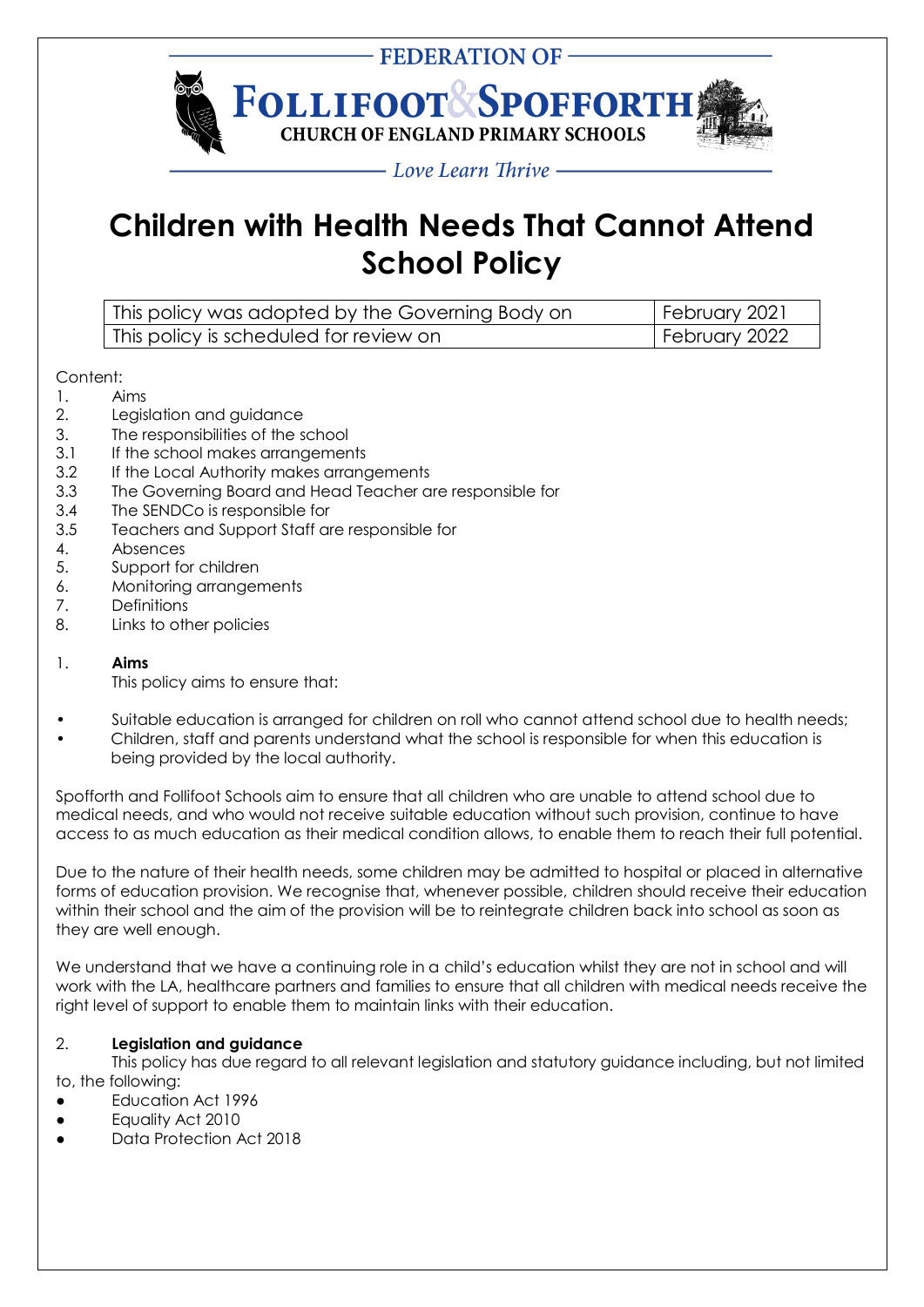● DfE (2013) 'Ensuring a good education for children who cannot attend school because of health

needs'

DfE (2015) 'Supporting children at school with medical conditions'.

## 3. **The responsibilities of the school**

3.1 If the school makes arrangements

Initially, the school will attempt to make arrangements to deliver suitable education for children with health needs who cannot attend school.

The Head Teacher and SENDCO will be responsible for making and monitoring these arrangements. A meeting will be made with parents / carers to discuss arrangements for working from home or hospital. A plan will be drawn up detailing agreed actions from the discussion, the plan will be signed by school and parents / carers. The plan will then be carried out to deliver education to the child.

Arrangements could include sending work home, attending a hospital school or a Teaching Assistant may attend the home to deliver lessons, work will be prepared by class teachers. The child will be slowly integrated back into school with either alternative arrangements to make it possible such as alternative provision for break or lunch times or the child may come back into

school on a reduced timetable until their health needs have been met.

## 3.2 If the Local Authority makes arrangements

If the school can't make suitable arrangements, North Yorkshire Local Authority will become responsible for arranging suitable education for these children. North Yorkshire has dedicated [medical education service](https://cyps.northyorks.gov.uk/medical-education-service) who will work alongside the school and the family to provide appropriate education provision.

The LA should:

- Provide such education as soon as it is clear that a child will be away from school for 15 days or more, whether consecutive or cumulative. They should liaise with the appropriate medical professionals to ensure minimal delay in arranging appropriate provision for the child. Ensure the education children receive is of good quality, allows them to take appropriate qualifications, prevents them from falling behind their peers in school, and allows them to reintegrate successfully back into school as soon as possible.
- Address the needs of individual children in arranging provision.
- Have a named officer responsible for the education of children with additional health needs and ensure parents know who this is.
- Have a written, publicly accessible policy statement on their arrangements to comply with their legal duty towards children with additional health needs.
- Review the provision offered regularly to ensure that it continues to be appropriate for the child and that it is providing suitable education.
- Give clear policies on the provision of education for children and young people under and over compulsory school age.

The LA should not:

- Have processes or policies in place which prevent a child from getting the right type of provision and a good education.
- Withhold or reduce the provision, or type of provision, for a child because of how much it will cost.
- Have policies based upon the percentage of time a child is able to attend school rather than whether the child is receiving a suitable education during that attendance.
- Have lists of health conditions which dictate whether or not they will arrange education for children or inflexible policies which result in children going without suitable full-time education (or as much education as their health condition allows them to participate in).

In cases where the local authority makes arrangements, the school will:

- Work constructively with the local authority, providers, relevant agencies and parents to ensure the best outcomes for the child;
- Share information with the local authority and relevant health services as required;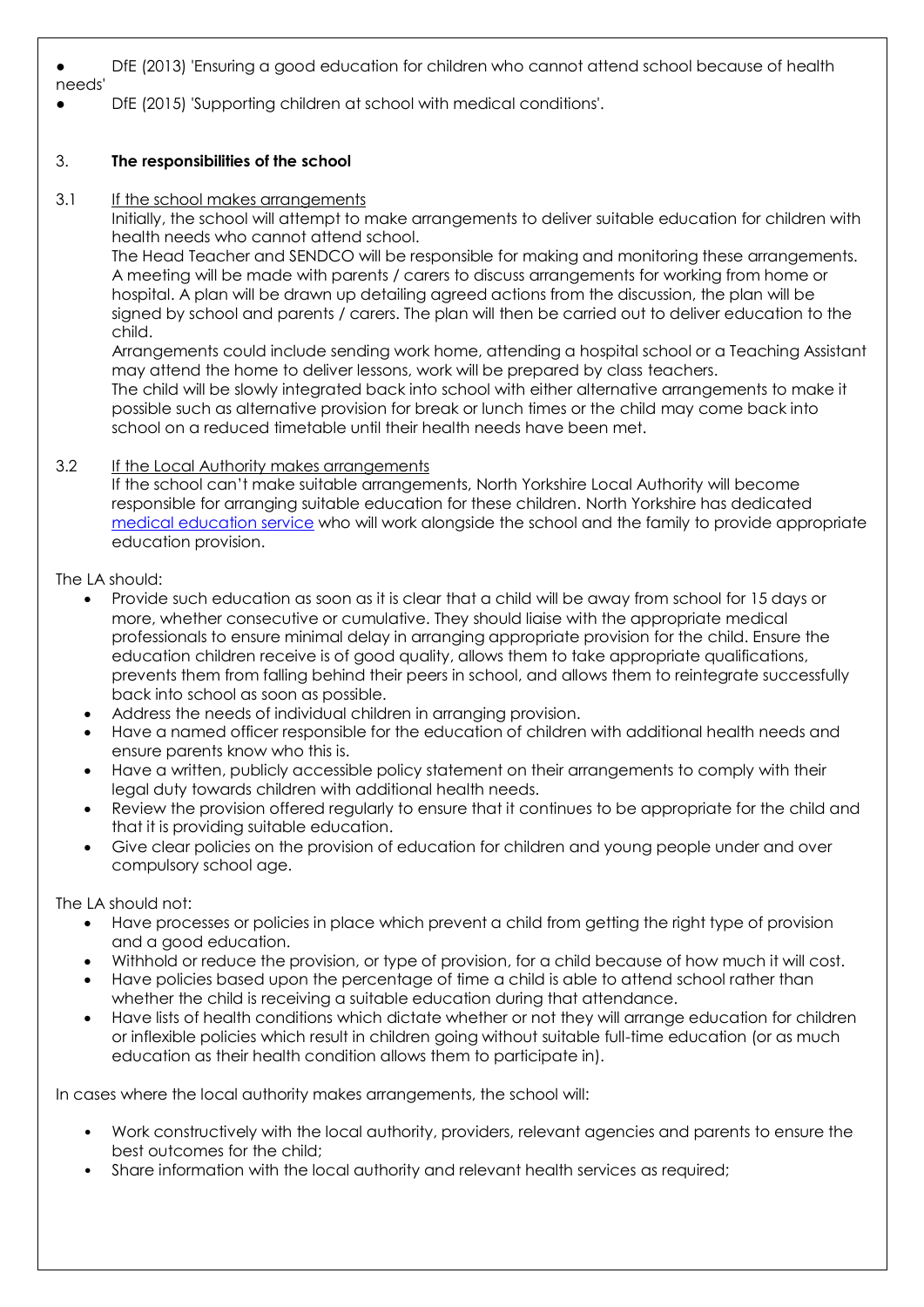• Help make sure that the provision offered to the child is as effective as possible and that the child can be reintegrated back into school successfully.

When reintegration is anticipated, work with the local authority to:

- Plan for consistent provision during and after the period of education outside the school, allowing the child to access the same curriculum and materials that they would have used in school as far as possible;
- Enable the child to stay in touch with school life (e.g. through newsletters, emails, invitations to school events or internet links to lessons from their school);
- Create individually tailored reintegration plans for each child returning to school;
- Consider whether any reasonable adjustments need to be made.

### 3.3 The Governing Board and Head Teacher are responsible for:

- Ensuring arrangements for children who cannot attend school as a result of their medical needs are in place and are effectively implemented.
- Ensuring the termly review of the arrangements made for children who cannot attend school due to their medical needs.
- Ensuring the roles and responsibilities of those involved in the arrangements to support the needs of children are clear and understood by all.
- Ensuring robust systems are in place for dealing with health emergencies and critical incidents, for both on- and off-site activities.
- Ensuring staff with responsibility for supporting children with health needs are appropriately trained.
- Appointing a named member of staff who is responsible for children with healthcare needs and liaises with parents, children, the LA, key workers and others involved in the child's care.
- Providing teachers who support children with health needs with suitable information relating to a child's health condition and the possible effect the condition and/or medication taken has on the child.
- Notifying the LA when a child is likely to be away from the school for a significant period of time due to their health needs.

## 3.4 The SENCo is responsible for:

- Dealing with children who are unable to attend school because of medical needs.
- Actively monitoring child progress and reintegration into school.
- Supplying children' education providers with information about the child's capabilities, progress and outcomes.
- Liaising with the headteacher, education providers and parents to determine children' programmes of study whilst they are absent from school.

#### 3.5 Teachers and Support Staff are responsible for:

- Understanding confidentiality in respect of children' health needs.
- Designing lessons and activities in a way that allows those with health needs to participate fully and ensuring children are not excluded from activities that they wish to take part in without a clear evidence-based reason.
- Understanding their role in supporting children with health needs and ensuring they attend the required training.
- Ensuring they are aware of the needs of their children through the appropriate and lawful sharing of the individual child's health needs.
- Ensuring they are aware of the signs, symptoms and triggers of common life-threatening medical conditions and know what to do in an emergency. Keeping parents informed of how their child's health needs are affecting them whilst in the school.

# **4. Absences**

Parents are advised to contact the school on the first day their child is unable to attend due to illness.

Absences due to illness will be authorised unless the school has genuine cause for concern about the authenticity of the illness.

The school will provide support to children who are absent from school because of illness for a period of less than 15 school days by liaising with the child's parents to arrange schoolwork as soon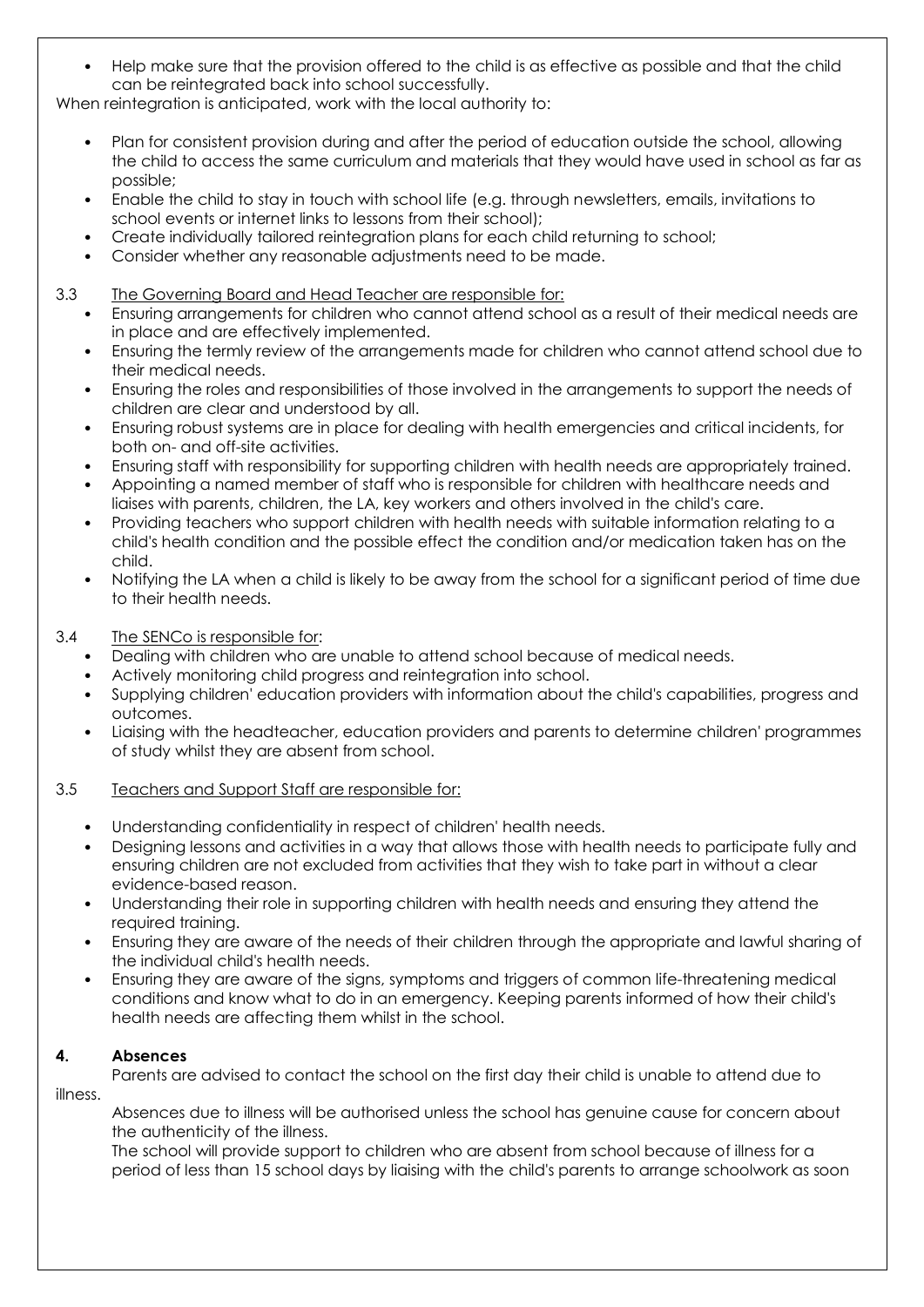as the child is able to cope with it or part-time education at school. The school will give due consideration to which aspects of the curriculum are prioritised in consultation with the child, their family and relevant members of staff.

For periods of absence that are expected to last for 15 or more school days, either in one absence or over the course of a school year, the named person with responsibility for children with health needs (SENCO) will notify the LA, who will take responsibility for the child and their education. Where absences are anticipated or known in advance, the school will liaise with the LA to enable education provision to be provided from the start of the child's absence.

For hospital admissions, the appointed named member of staff will liaise with the LA regarding the programme that should be followed while the child is in hospital.

The LA will set up a personal education plan (PEP) for the child which will allow the school, the LA  $\Box$ and the provider of the child's education together.

The school will monitor child attendance and mark registers to ensure it is clear whether a child is, or should be, receiving education otherwise than at school.

The school will only remove a child who is unable to attend school because of additional health  $\Box$ needs from the school roll where: The child has been certified by the school's medical officer as unlikely to be in a fit state of health to attend school, before ceasing to be of compulsory school age; and Neither the child nor their parent has indicated to the school the intention to continue to attend the school, after ceasing to be of compulsory school age.

A child unable to attend school because of their health needs will not be removed from the school  $\Box$ register without parental consent and certification from the school's medical officer, even if the LA has become responsible for the child's education.

## 5. Support for children

• Where a child has a complex or long-term health issue, the school will discuss the child's needs and how these may be best met with the LA, relevant medical

professionals, parents and, where appropriate, the child. The LA expects the school to support children with health needs to attend full-time education wherever possible, or for the school to make reasonable adjustments to children' programmes of study where medical evidence supports the need for those adjustments.

• The school will make reasonable adjustments under children' individual healthcare plans (IHCPs), in accordance with the Supporting Children with Medical Conditions Policy.

• Children admitted to hospital will receive education as determined appropriate by the medical professionals and hospital tuition team at the hospital concerned.

• During a period of absence, the school will work with the provider of the child's education to establish and maintain regular communication and effective outcomes.

• Whilst a child is away from school, the school will work with the LA to ensure the child can successfully remain in touch with their school using the following methods: School newsletters, Emails, Invitations to school events, cards or letters from peers and staff.

• Where appropriate, the school will provide the child's education provider with relevant information, curriculum materials and resources.

• To help ensure a child with additional health needs is able to attend school following an extended period of absence, the following adaptations will be considered:

- A personalised or part-time timetable, drafted in consultation with the named staff member;
- Access to additional support in school;
- Online access to the curriculum from home;
- Movement of lessons to more accessible rooms;
- Places to rest at school;
- Special exam arrangements to manage anxiety or fatigue.

#### 6. Monitoring arrangements

This policy will be reviewed annually by the SENDCo. At every review, it will be approved by the full governing board.

Any changes in the policy will be clearly communicated to all members of staff involved in supporting children with additional health needs, and to parents and children themselves.

#### 7. Definitions